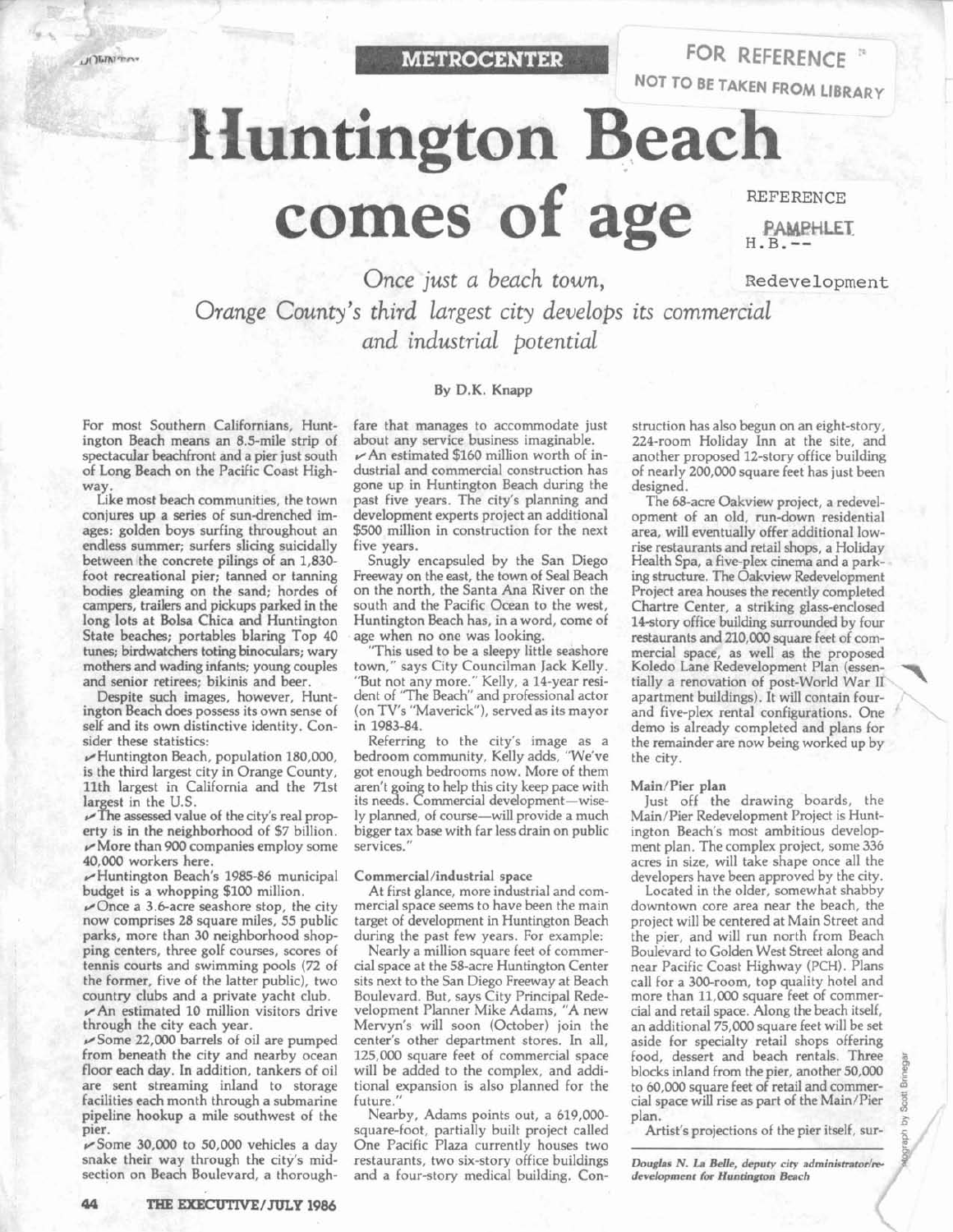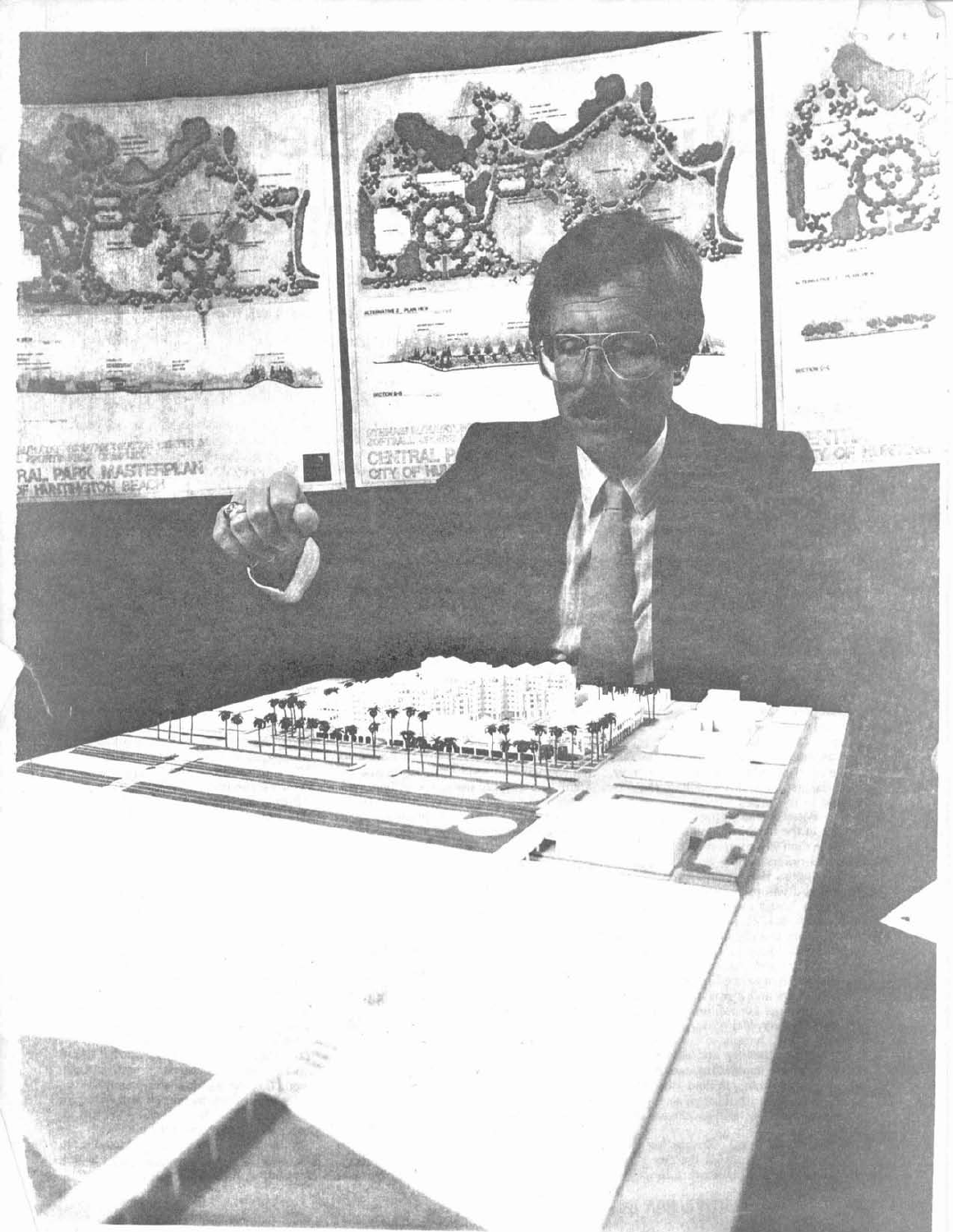

*~.,c.h* A',.'!;. *;.rrl* **c.a,lrsr'-ii-i** . **I,, ir,r.,rrni~i,ri i:<.ach. \*hc,rr\ a c'sawinx of thr MainJPicr plan** 

rounded by lush gardens, depict a glamorous oceanside dreamscape. There will be additional boardwalk space, and at least two or three more restaurants will join the Maxwell's By The Sea complex of eateries that now stand at the pier's entrance. Major public use space is planned for the pier environs, as is subterranean parking.

Eventually, Main/Pier may encompass between 600,000 and 1 million square feet of commercial and mixed uses, says Deputy Cit **Administrator/Redevelopment** Douglas N. La Belle. "As for the pier itself, it will become the focal point for a major visitorserving center, optimizing some of the best beaches in the world."

La Belle, however, is quick to express the "people" aspect of development. "All of Huntington Beach's development hasn't been and won't be commercial, because the city is responsible as well as ambitious," he says. "We're a community of 180,000 that seeks balance. Any redevelopment requires a balancing of land use. People have to be considered as well as buildings."

But Adams expresses another point of view: "The city needs more population to support new commercial enterprises," he says flatly.

The non-commerical projects in Huntington Beach include Talbert-Beach, a soon-to-be-completed, 25-acre residential package comprising 164 apartments and 96 condo units at modest costs for senior citizens. Fifty-four additional condo units (at market rates) are also planned here. Another 96 senior condo units which will not be subsidized by federal housing and residential development awards are still on the drawing boards.

One and two-bedroom residences are also planned for Yorktown-Lake, a 30-acre project that will surround Huntington Beach's crisply modern City Hall.

"Even the predominantly commercial Main/Pier will contain new living facilities," Adams says. They will include 240 homes and condos and a 343-unit, 20-acre apartment cluster (studios to two bedrooms) called "The Breakers," which was completed last year.

#### Super street

Nonetheless, the development focus in Huntington Beach does remain predominantly commercial. Nine cities, including Huntington Beach, have joined to begin converting Beach Boulevard into a "super street," a street that can handle 70,000 to 100,000 vehicles per day. City fathers foresee extensive cosmetic beautification of the boulevard, curb and sidewalk alterations and general enhancement of commercial locations-all as a first step. "The probability for the future," Adams adds, "will be mid-rise office buildings" along the thoroughfare.

One phase of this proposal, however, was rejected by Huntington Beach, Buena Park and La Habra. Overpasses, approved as part of the plan by the Orange County Transportation Commission to eliminate jammed intersections, will have to wait. Considering Huntington Beach's often monumental traffic snarls, Kelly is disappointed. "Without the 'flyovers' whatever we do will just be a Band-Aid on the problem."

Paralleling Beach Boulevard, the Gothard Street industrial corridor houses numerous warehousing, research-development and light manufacturing firms. Another major industrial area is located in the northwest part of town. Principal activities and products made in the area include space technology, oil field equipment, metal fabrication, medical supplies, precision instruments, computer ware and electronic components.<br>New businesses continue to emerge on

Beach Boulevard each year, taking their place alongside the established senior entrepreneurs of the street, including the highly visible, inimitable and venerable Cal Worthington, TV's premier auto salesman.

What it all adds up to is certainly no "sleepy little beach town " but a growing energetic city expanding its considerable commercial and industrial base with alacrity.

That's a far cry from Huntington Beach in 1901. It was then called Pacific City. A syndicate formed by a P.A. Stanton purchased beachfront property with the intention of turning it into the Atlantic City of the West. Those best laid plans ended when Stanton and his associates sold out to Henry E. Huntington, who promptly renamed the town after himself and arranged for the Pacific Electric Co. to run a passenger line down to his beach.

By the 19205, oil companies began leasing (and later purchasing) land from the Huntington Beach Co. For good reason: